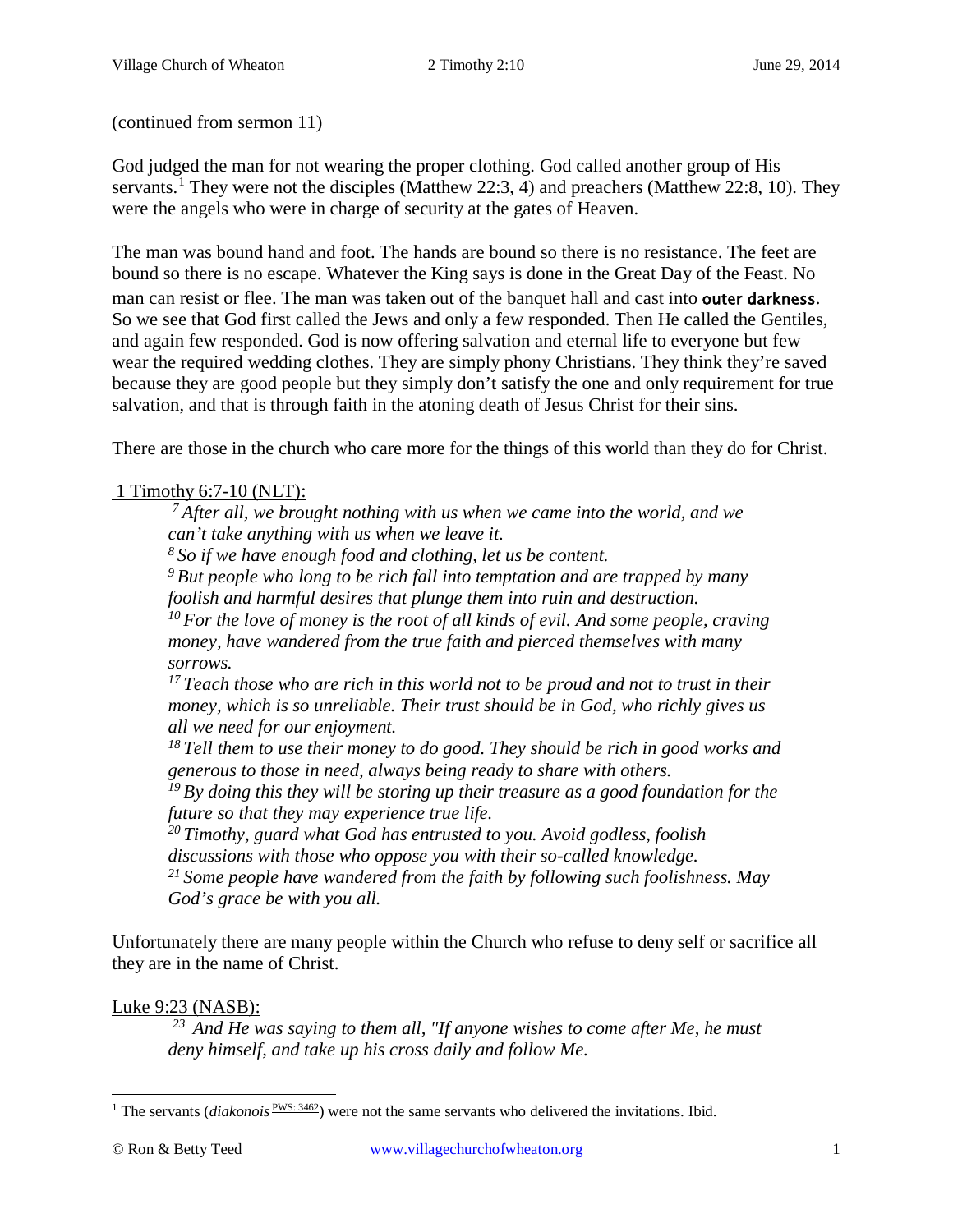There are also folks within the church who still will choose what the world has to offer over Christ.

#### Romans 12:2 (NASB):

*2 And do not be conformed to this world, but be transformed by the renewing of your mind, so that you may prove what the will of God is, that which is good and acceptable and perfect.* 

There are also those in the Church that suffer from *Loose Tongue Personality Disorder*.

## Ephesians 5:3-4 (NLT):

*3 Let there be no sexual immorality, impurity, or greed among you. Such sins have no place among God's people.* 

*4 Obscene stories, foolish talk, and coarse jokes—these are not for you. Instead, let there be thankfulness to God.*

## James 3:1-12 (NLT):

*1 Dear brothers and sisters, not many of you should become teachers in the church, for we who teach will be judged more strictly.* 

*2 Indeed, we all make many mistakes. For* if we could control our tongues, we would be perfect *and could also control ourselves in every other way.* 

*3 We can make a large horse go wherever we want by means of a small bit in its mouth.* 

*4 And a small rudder makes a huge ship turn wherever the pilot chooses to go, even though the winds are strong.* 

*5 In the same way, the tongue is a small thing that makes grand speeches. But* <sup>a</sup>

## tiny spark can set a great forest on fire.

*6 And the tongue is a flame of fire.* It is a whole world of wickedness, *corrupting your entire body. It can set your whole life on fire, for it is set on fire by hell itself. 7 People can tame all kinds of animals, birds, reptiles, and fish,* 

*8 but* no one can tame the tongue. It is restless and evil, full of deadly poison.

*<sup>9</sup> Sometimes it praises our Lord and Father, and sometimes it curses those who have been made in the image of God.* 

*10 And so blessing and cursing come pouring out of the same mouth. Surely, my brothers and sisters, this is not right!* 

*11 Does a spring of water bubble out with both fresh water and bitter water?* 

<sup>12</sup> Does a fig tree produce olives, or a grapevine produce figs? No, and **you can't** 

## draw fresh water from a salty spring.

In spite of what Jesus taught about love, there are those in the church that do not love the way Jesus told them they should love.

## John 13:33-35 (MSG):

*33 "Children, I am with you for only a short time longer. You are going to look high and low for me. But just as I told the Jews, I'm telling you: 'Where I go, you are not able to come.'*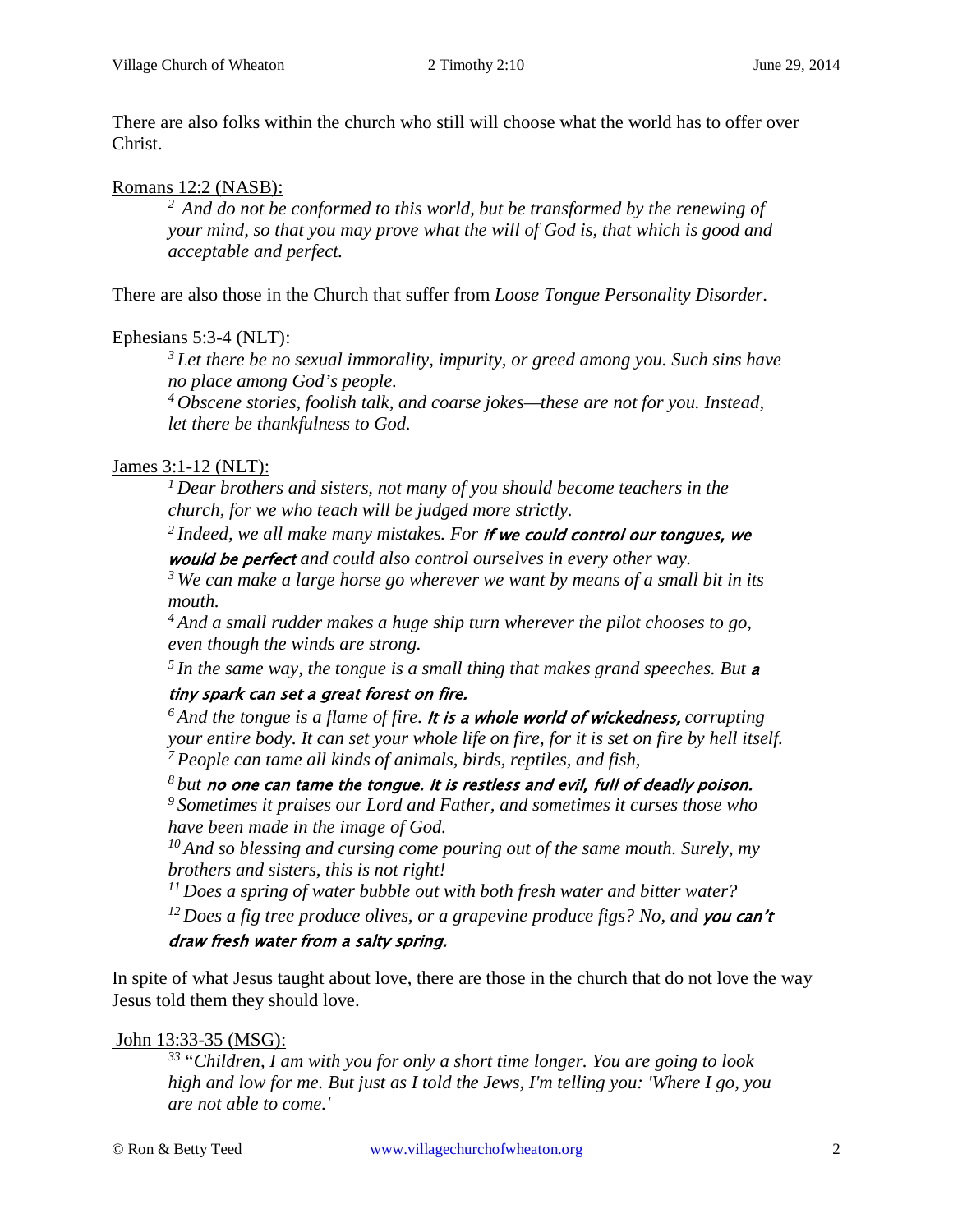*34 "Let me give you a new command:* Love one another. In the same way I loved you, *you love one another. 35 This is how everyone will recognize that you are my disciples—when they see the love you have for each other."* 

Then there are also those in the church who prefer the things the world offers over those things that God promises.

#### 1 John 2:15-16 (MSG):

*15 Don't love the world's ways. Don't love the world's goods. Love of the world squeezes out love for the Father.* 

*16 Practically everything that goes on in the world—wanting your own way, wanting everything for yourself, wanting to appear important—has nothing to do with the Father. It just isolates you from him.*

There are members of the church that don't come to worship on a regular basis.

#### Hebrews 10:23-27 (NLT):

*23 Let us hold tightly without wavering to the hope we affirm, for God can be trusted to keep his promise.* 

*24 Let us think of ways to motivate one another to acts of love and good works. 25 And let us not neglect our meeting together, as some people do, but encourage one another, especially now that the day of his return is drawing near. 26 Dear friends, if we deliberately continue sinning after we have received knowledge of the truth, there is no longer any sacrifice that will cover these sins. 27 There is only the terrible expectation of God's judgment and the raging fire that will consume his enemies.* 

A number of people (hypocrites) in the church claim to know Christ as Savior but live in a manner that in no way reflects the righteousness of Jesus. They live more for their own glory.

## Matthew 6:1-4 (NLT):

<sup>1</sup>"Watch out! Don't do your good deeds publicly, to be admired by others, for you will lose the reward *from your Father in heaven.* 

*2 When you give to someone in need, don't do as the hypocrites do—blowing trumpets in the synagogues and streets to call attention to their acts of charity! I tell you the truth, they have received all the reward they will ever get.* 

*3 But when you give to someone in need, don't let your left hand know what your right hand is doing.* 

<sup>4</sup> Give your gifts in private, and your Father, who sees everything, **will reward** you.

Jesus made His warning quite clear so that people would know beyond a shadow of a doubt that refusal to accept Christ until their death meant Hell forever, and that meant no second chances, no do-overs.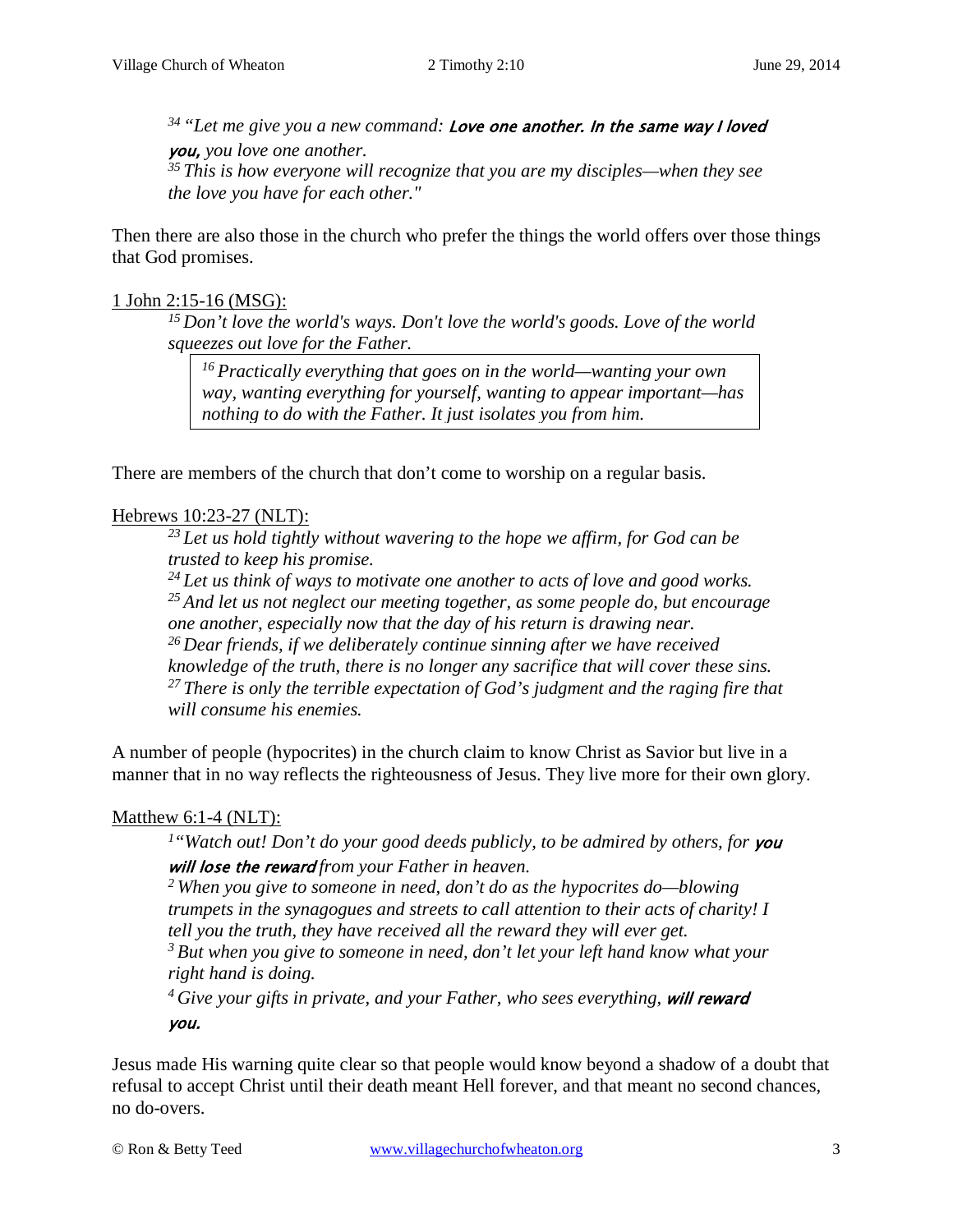*"For many are called, but few are chosen."* [Matthew 22:14 (NASB)]

*"So the last shall be first, and the first last."* [Matthew 20:16 (NASB)]

"On May 3, 1987, the story of Gary Hart's fling with blond model and actress Donna Rice finally erupted into a national scandal.

As it unraveled, the tale included accounts of her visit to his townhouse in Washington, a boat trip to Bimini, off the coast of Florida, as well as assorted reports about the promises he had allegedly made to her about their future together.

Gary Hart showed no remorse.

On May 5, he admitted he'd made a "big mistake" but insisted he had done "nothing immoral."

On May 8, Hart announced he was withdrawing from the Presidential race.

On May 25, Hart's picture with Donna Rice sitting on his lap appeared on the front page of a national weekly—along with an account of their overnight trip to Bimini.

On Sept. 22, Hart told Ted Koppel on ABC-TV's *Nightline* that he had not been "absolutely faithful" throughout his marriage.

On Dec. 15, Gary Hart announced he had decided to re-enter the Presidential race.

On Jan. 9, he told a newspaper in Des Moines, Iowa, that, if elected, he "wouldn't be the first adulterer in the White House."

By Jan. 13, he had received almost \$1 million of taxpayers' money for his campaign.

On Jan. 15, at the Democratic Presidential candidates debate in Iowa, he maintained that "there is a difference between public morality and private morality."[2](#page-3-0)

God knows exactly what is in our hearts and minds. God can spot the hypocrites a mile away, and they will not be allowed into the banquet hall.

## Luke 13:24-28 (HCSB):

<sup>24</sup> "Make every effort to enter through the narrow door, because I tell you, **many** 

## will try to enter and won't be able

*25 once the homeowner gets up and shuts the door. Then you will stand outside and knock on the door, saying, 'Lord, open up for us!' He will answer you, 'I don't know you or where you're from.'* 

<span id="page-3-0"></span><sup>2</sup> Op Cit., *6,000 Plus Illustrations for Communicating Biblical Truths*," Hypocrisy. **See:** [Romans 16:18;](http://www.crossbooks.com/verse.asp?ref=Ro+16%3A18) [Galatians](http://www.crossbooks.com/verse.asp?ref=Gal+6%3A7)  [6:7.](http://www.crossbooks.com/verse.asp?ref=Gal+6%3A7)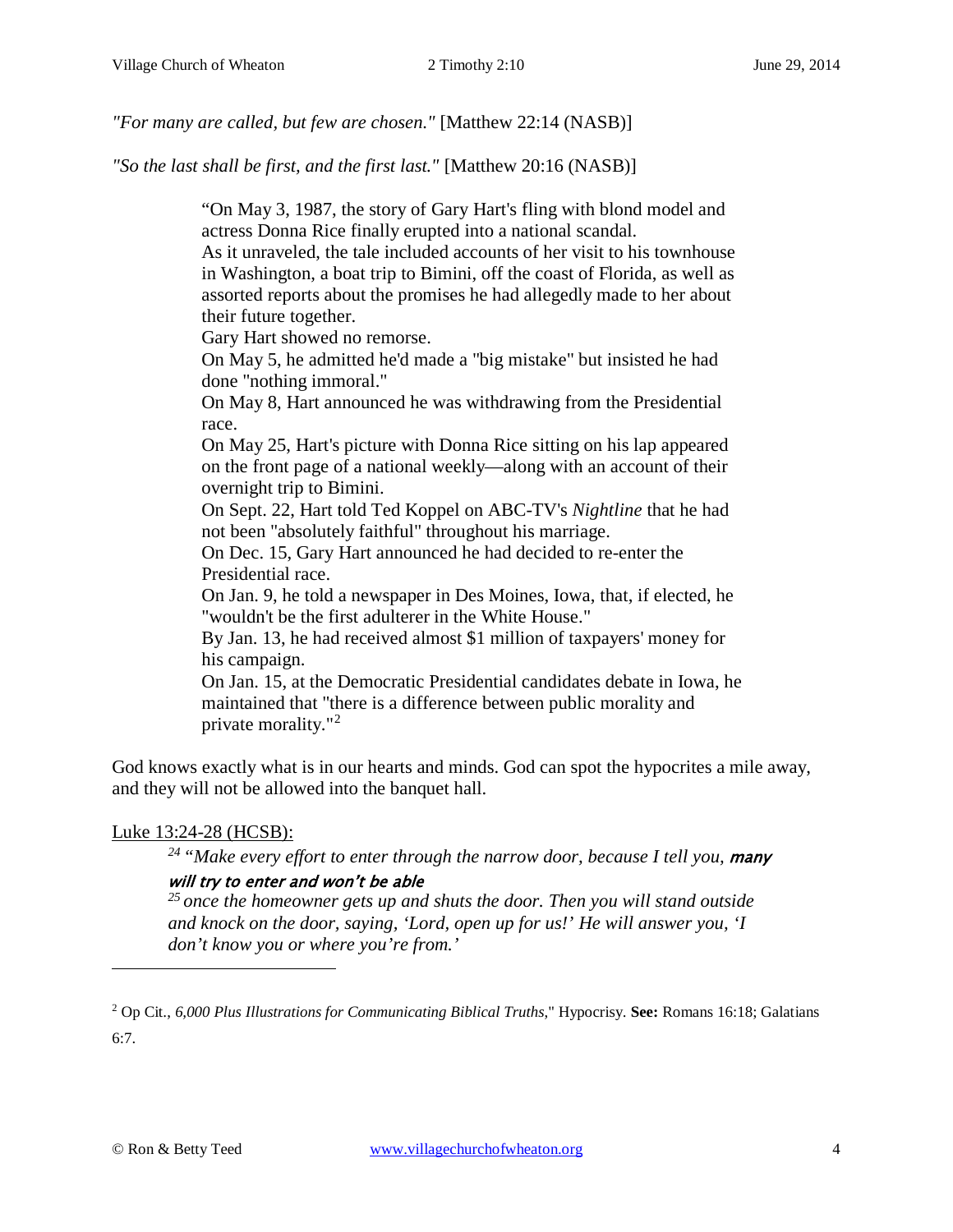*26 Then you will say, 'We ate and drank in Your presence, and You taught in our streets!'* 

*27 But He will say, 'I tell you, I don't know you or where you're from. Get away from Me, all you workers of unrighteousness!'* 

*28 There will be weeping and gnashing of teeth in that place, when you see Abraham, Isaac, Jacob, and all the prophets in the kingdom of God but* 

#### yourselves thrown out.

Before the Great Supper God is going to inspect the guests and any found wearing anything but a robe of righteousness will be cast out.

#### 1 Corinthians 3:10-20 (NASB):

*10 According to the grace of God which was given to me, like a wise master builder I laid a foundation, and another is building on it. But each man must be careful how he builds on it.* 

*11 For no man can lay a foundation other than the one which is laid, which is Jesus Christ.* 

*12 Now if any man builds on the foundation with gold, silver, precious stones, wood, hay, straw,* 

*<sup>13</sup>*each man's work will become evident; *for the day will show it because it is to be revealed with fire, and the fire itself will test the quality of each man's work.* 

*14 If any man's work which he has built on it remains, he will receive a reward.* 

*15 If any man's work is burned up, he will suffer loss; but he himself will be saved, yet so as through fire.* 

*16 Do you not know that you are a temple of God and that the Spirit of God dwells in you?* 

*17 If any man destroys the temple of God, God will destroy him, for the temple of God is holy, and that is what you are.* 

*18 Let no man deceive himself. If any man among you thinks that he is wise in this age, he must become foolish, so that he may become wise.* 

*19 For* the wisdom of this world is foolishness before God. *For it is written, "He is THE ONE WHO CATCHES THE WISE IN THEIR CRAFTINESS";* 

*20 and again, "THE LORD KNOWS THE REASONINGS of the wise, THAT THEY ARE USELESS."* 

The wedding garment which the man needed to have was **righteousness**. Because he did not have the required righteousness of Christ he was forbidden entrance and was cast out.

## Romans 5:1 (NASB):

*1 Therefore, having been justified by faith, we have peace with God through our Lord Jesus Christ,* 

## Romans 10:3-4 (NLT):

*3 For they don't understand God's way of making people right with himself. Refusing to accept God's way, they cling to their own way of getting right with God by trying to keep the law.*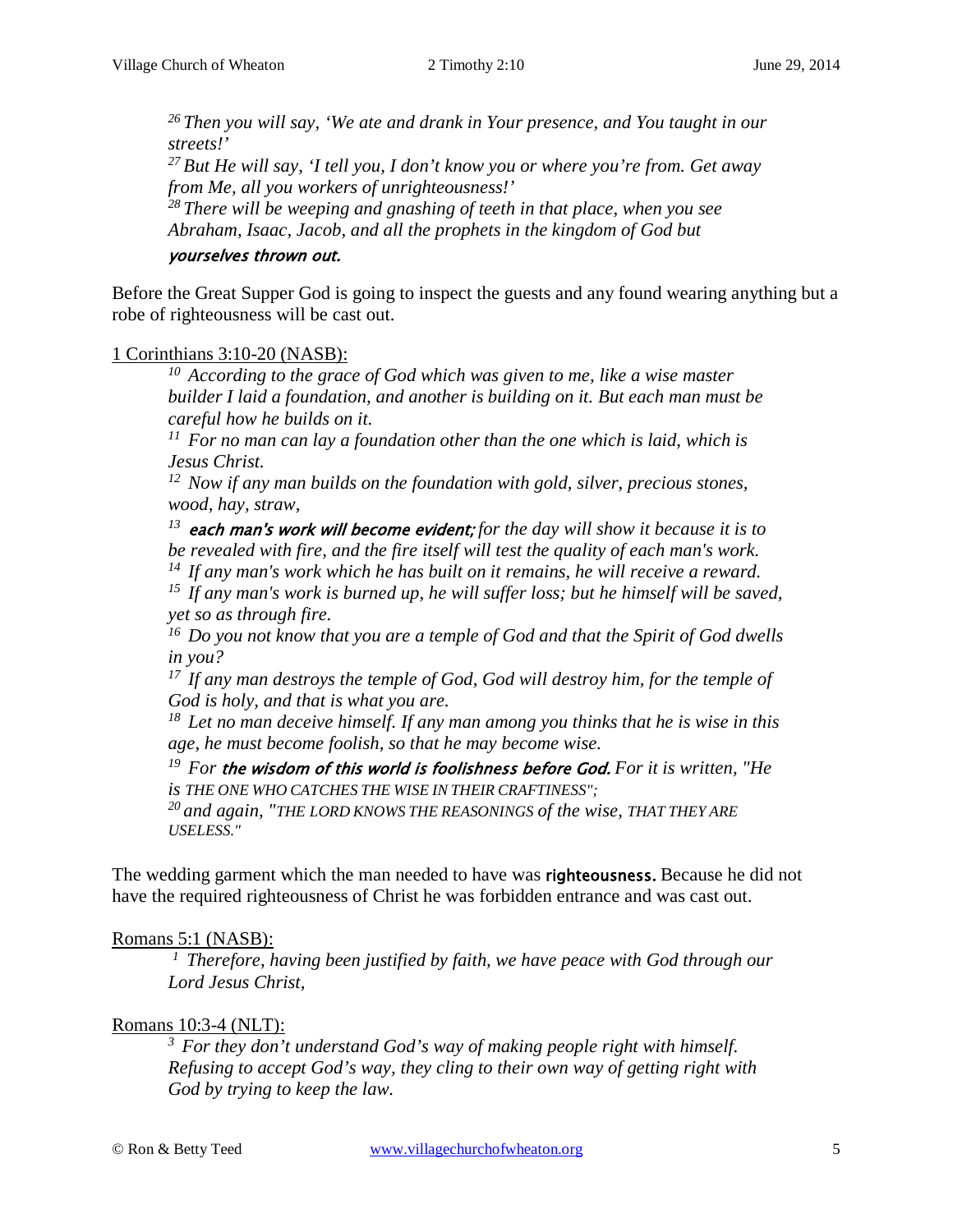*4 For Christ has already accomplished the purpose for which the law was given. As a result, all who believe in him are made right with God.*

#### 2 Corinthians 5:21 (NLT):

*21 For God made Christ, who never sinned, to be the offering for our sin, so that we could be made right with God through Christ.*

Lastly, there are those in the church who choose not to live a moral life and find pleasure in doing the exact opposite by living an immoral life.

## Luke 9:23 (NASB):

*23 And He was saying to them all, "If anyone wishes to come after Me,* he must deny himself*, and take up his cross daily and follow Me.*

So now we come back to Paul's words to Timothy in 2 Timothy 2:10 about being willing to suffer hardship and to *"endure all things"* if it will help others come to Jesus praying for salvation. Do these words apply only to Paul? or are they for Timothy too? As a matter of fact these words apply to all believers as well.

Are you aware that 100 million Christians in various parts of the world are this day suffering persecution for their faith? They are being abused and imprisoned, yes, and even executed (murdered)[.3](#page-5-0)

You may remember a news story a few years ago about a Pakistani cabinet member who was assassinated in March, 2011.

"Shahbaz Bhatti was the Minister of Minorities in Pakistan. As such he served on the Pakistani Cabinet and he was the only Christian to do so. Bhatti founded the Christian Liberation Front in 1985 and worked hard for over twenty years opposing the blasphemy laws so that Pakistanis could have freedom of worship or at least for the government to be tolerant of Christians and their right to worship.[4](#page-5-1) At one point Shahbaz Bhatti said 'I am living for my community and suffering people, and I will die to defend their rights.' And that is just what he did."[5](#page-5-2)

"His death was the ultimate demonstration of Christian love… loving those who persecuted him. This is a fundamental challenge we face in our work – loving those who hate and want to destroy us, just like Jesus loved those who abused and killed him."[6](#page-5-3)

"Or consider this pastor in India. He is a farmer who became a Christian twelve years ago. He now leads a house church of about 40 people. Here are some excerpts from a newspaper article in Compass about what happened to him.

<span id="page-5-0"></span><sup>3</sup> Source: *Open Doors USA*. http://www.opendoorsusa.org/persecuted-christians/.

<span id="page-5-1"></span><sup>4</sup> Source: Annabelle Bentham, *"Shahbaz Bhatti obituary"* at guardian.co.

<span id="page-5-2"></span><sup>5</sup> Op. Cit., *Open Doors USA.*

<span id="page-5-3"></span><sup>6</sup> Source: *Open Doors USA*.